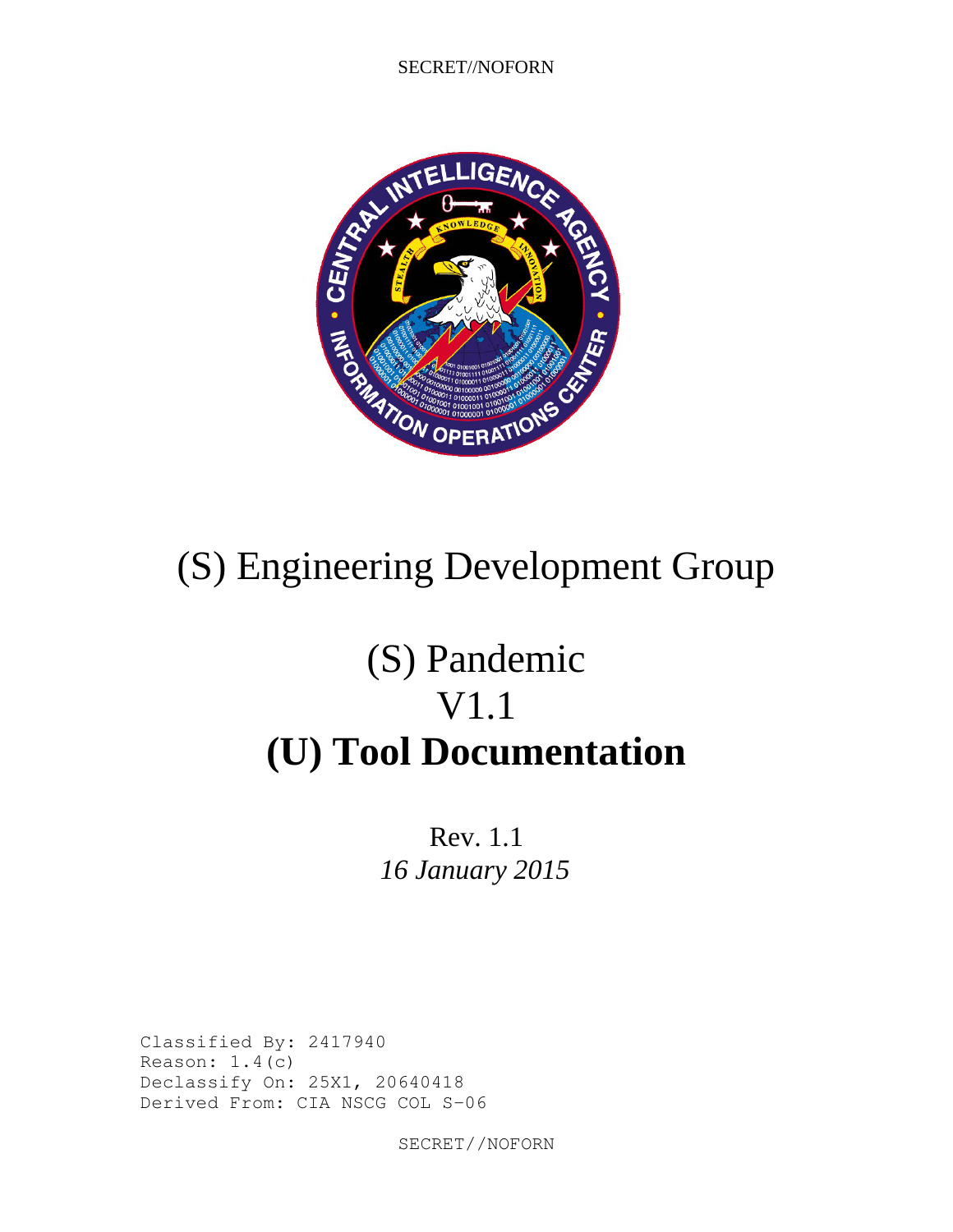#### **Contents**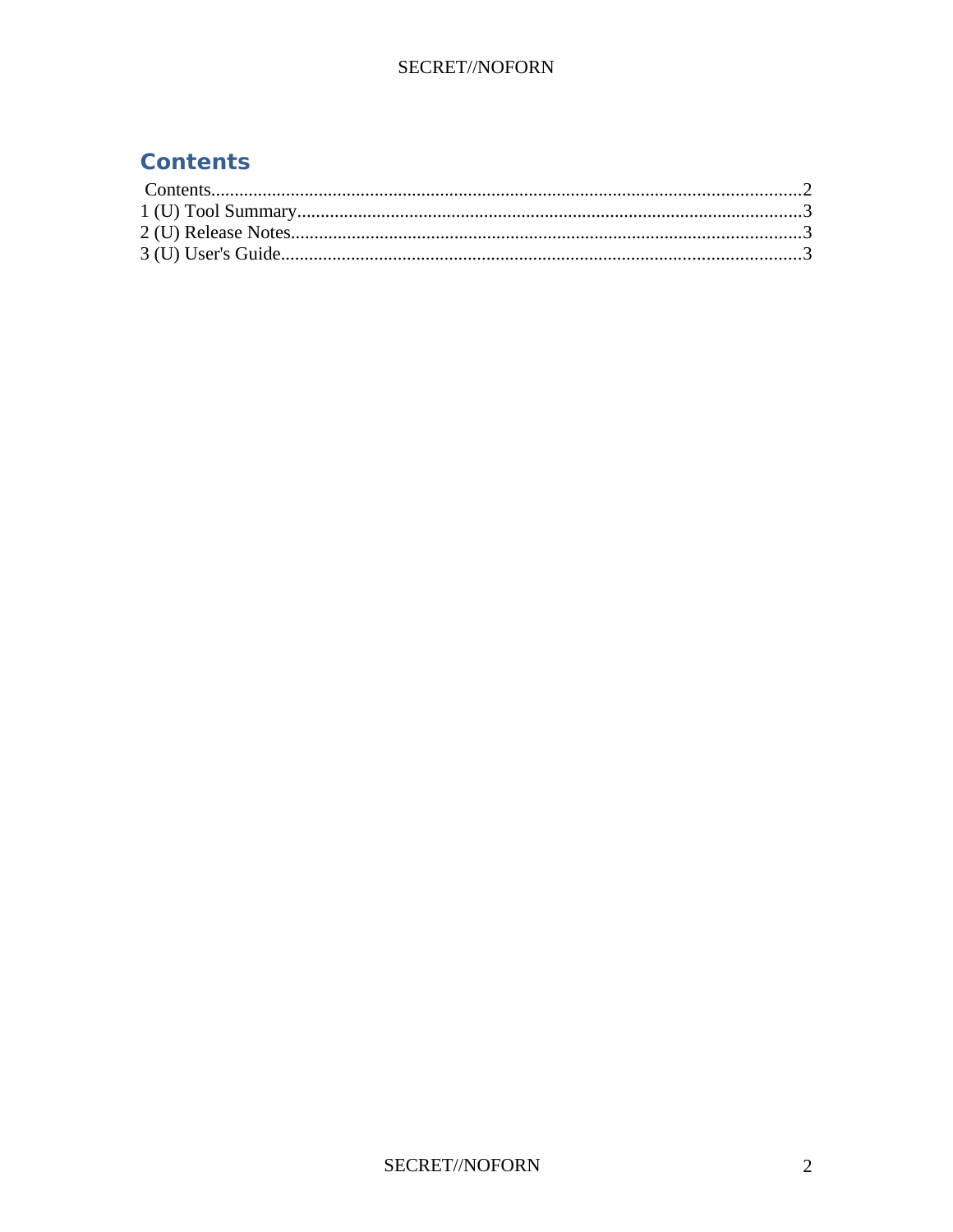# **(S) Pandemic 1.1**

### **1 (U) Tool Summary**

(S//NF) Pandemic is a tool which is run as kernel shellcode to install a file system filter driver. The filter will 'replace' a target file with the given payload file when a remote user accesses the file via SMB (read-only, not write). Pandemic will not 'replace' the target file when the target file is opened on the machine Pandemic is running on. The goal of Pandemic is to be installed on a machine where remote users use SMB to download/execute PE files.

(S//NF) Pandemic does NOT//NOT make any physical changes to the targeted file on disk. The targeted file on the system Pandemic is installed on remains unchanged. Users that are targeted by Pandemic, and use SMB to download the targeted file, will receive the 'replacement' file.

(S//NF) Pandemic can operate against 32 and 64 bit targets, but 1.0 was only developer tested against 64-bit targets due to the CONOPs that was in mind at the time.

(S//NF) Pandemic 1.1 added the ability to target and replace multiple files, up to a maximum of 20. Also, The 1.1 builder will dynamically re-size the output bin file to the appropriate size needed to contain all the payload data, so there is no longer an absolute cap on total output bin size. There is, however, a hard-coded cap on the maximum size a single replacement file can be (800MB). Pandemic 1.1 also made some changes to improve the robustness of the swapping mechanism.

### **2 (U) Release Notes**

(S) Version 1.1 allows for multiple string entries to the -t and -r commands. Version 1.1 does not cap total output size of the bin file and re-sizes it appropriately.

## **3 (U) User's Guide**

#### **3.1 (U) Change Log**

| <b>Revision</b> | Date                | <b>Author</b>  | <b>Notes</b>                    |
|-----------------|---------------------|----------------|---------------------------------|
| 1.0             | 17 April,           | <b>AED/RDB</b> | Initial version.                |
|                 | 2014                |                |                                 |
|                 | 16 January,<br>2014 | <b>AED/RDB</b> | <b>Updates for Pandemic 1.1</b> |
|                 |                     |                |                                 |

**Table 1: (S) Change log (contents SECRET)**

#### **3.2 (U) File Information**

**Table 2: (S) File information (contents SECRET//NOFORN)** Pandemic\_Builder.exe Control.dll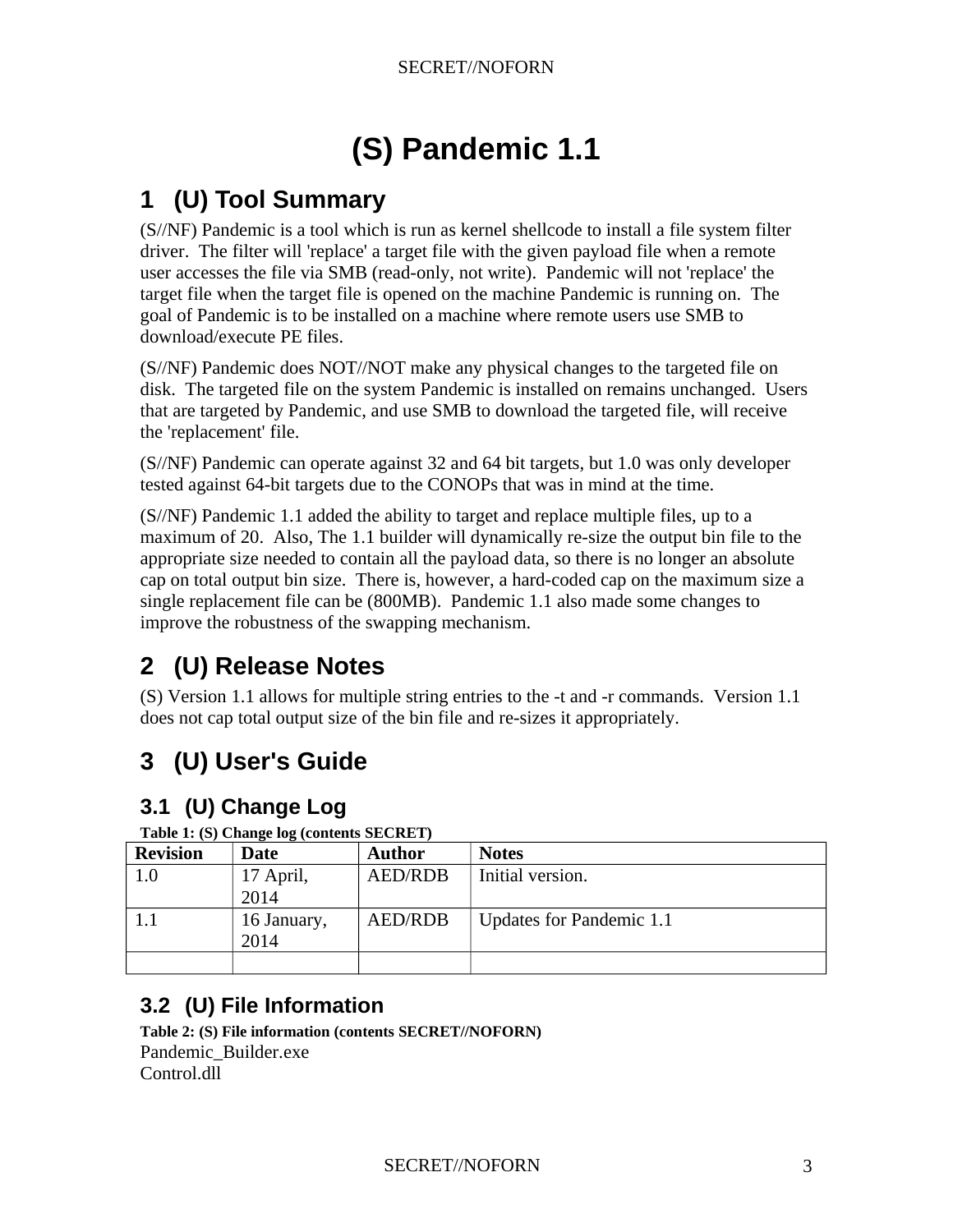#### **3.3 (U) File/Registry Access**

(S//NF) Pandemic registers a minifilter driver using Windows' Flt\* functions. As a result, FltMgr requires that all drivers registering as minifilters contain certain registry keys. Pandemic uses the 'Null' service key (on all Windows systems) as its own driver service key. Pandemic will create 2 sub keys and 3 values under the 'Null' service key in the registry. These values and sub keys are deleted when Pandemic is uninstalled at the end of its configured run timer, or when it is uninstalled via a special F&F (v2) DLL. These keys will NOT//NOT be deleted if the system is rebooted before the aforementioned scenarios occur.

#### **3.4 (U) Configuration**

(S//NF) Pandemic comes with a configuration utility (unclassified in 1.1) which builds a binary file for execution via ShellTerm. Pandemic Builder has the following arguments:

- $-t$  <string name>  $\lceil$  <string name 2>  $\ldots$  <string name 20>]: This is a search string to use when watching for the target file to 'replace' on the file server. Pandemic only matches if the string given here is the last part of the file path. For example:
	- -t Winhex\WinHex.exe will match in the following case
		- C:\users\administrator\desktop\winhex\winhex.exe
	- It will not match if the file being opened is:
		- C:\users\administrator\desktop\winhex\winhex.exe.dll
	- Be sure to choose this string carefully, so only the targeted PE is replaced.
- $-r \leq$ tring path>  $\leq$ tring name 2> ...  $\leq$ tring name 20> $\geq$ : Path to the local file that will be used to replace the targeted PE. This should be a file on the configuration machine. This file will be opened, and its contents read and stored in the payload binary. The current limit for a single replacement PE file is 800 MB
- --timer <32-bit number>: This is the effective time to live (in MINUTES) for Pandemic on target. Once Pandemic has been running for the given amount of minutes, Pandemic will uninstall itself. It can be uninstalled before this time by either a system shutdown, or the Pandemic\_Uninstall DLL.
- --delay <32-bit number>: This is the time, in minutes, that Pandemic will wait before it begins replacing the targeted PE with the payload PE. Pandemic can be manually uninstalled in this time period. This time period does not//not count against any --timer value.
- -n <device name string> <link name string>: Two arguments that tell Pandemic how to name the device object and link name for the uninstall device. Pandemic creates a device and device symbolic link for on-demand uninstalling.
	- Ex. --name NTPNP\_PCI0046 Scsi3:
- -s <list of SIDs, space separated>: List of SIDs to target when performing file replacement. Should be in the standard Windows string SID format.
	- Ex. -s S-1-5-21-708247480-2834978148-2381576337-1001 S-1-5-21- 708247480-2834978148-2381576337-1003
	- Current limit is 64 SIDs
- --bs <list of SIDs, space separated): List of SIDs to NOT target when performing file replacement. Users with these SIDs will NOT//NOT get the replacement PE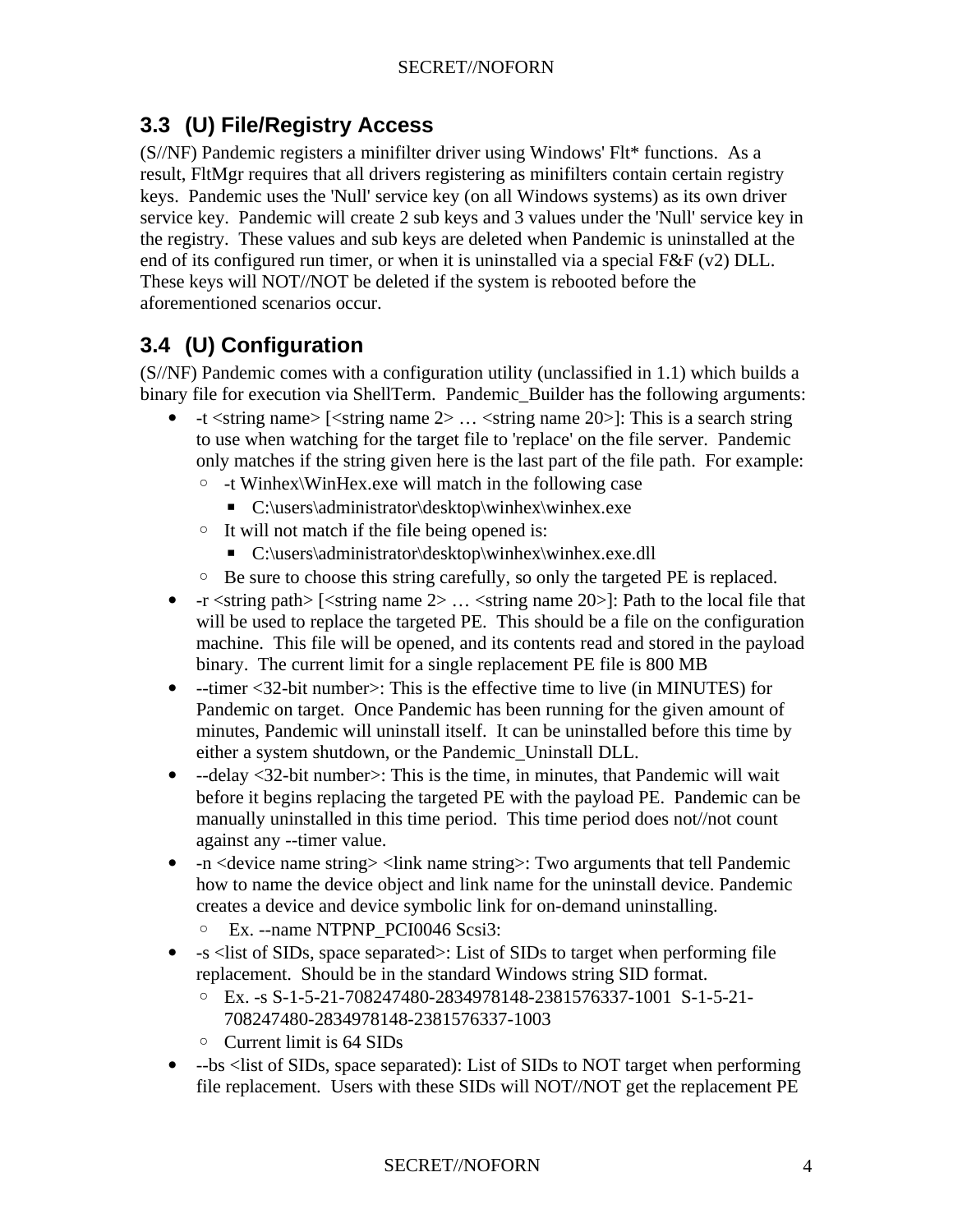(even if no -s list is given). Blacklist will TRUMP the whitelist. Ex. A SID on -s will be ignored if it also appears in --bbs

- --If <log file path on target>: Path on target to save the log file to. The log will contain a timestamp-SID entry for each read operation performed on the target PE file by a targeted SID.
- --wt <MM/DD/YYYY HH:MM:SS>: Optional. Value used to set the log's write time value after updating the log. If using --wt, you must include a date AND time as shown above, you cannot use partial information. This will also be used as the file's last Changed time.
- --ct <MM/DD/YYYY HH:MM:SS>: Optional. Value used to set the log's create time value after updating the log.
- --at <MM/DD/YYYY HH:MM:SS>: Optional. Value used to set the log's access time value after updating the log.

(S//NF) Pandemic\_Builder will spit out the file pandemic\_AMD64.bin (or pandemic\_x86.bin for 32-bit version). This file will be used by Shellterm for installation.

 $(S/NF)$  \*NOTE\* Pandemic Builder does not do any checks on the replacement file beyond that it exists. If the -r file does not exist, an error will be printed to screen. If the file does exist, then the file is used. If you accidentally give a .txt file to replace an EXE, that will cause issues. Make sure you double check which file you're using for replacement.

#### **3.4.1 (S//NF) Multiple replacement**

(S//NF) Additional entries to the -t and -r options will allow for multiple replacements. The first entry to -t will be replaced with the first entry to -r, the second entry to -t will be replaced with the second entry to -r, etc. The number of arguments to -t must match the number of arguments given to -r. Otherwise, the builder will throw an error and exit.

#### **3.5 (U) Installation and Operation**

(S//NF) Pandemic will install via Shellterm's shellcode installer. Included with Pandemic is a sample python script that enables the shellcode installer functionality within Shellterm. This script is not//not required to use Pandemic, but \*some\* script is required to use Shellterm's shellcode loader functionality.

(S//NF) To use the sample python script, first drop it into Shellterm's script folder. This folder is determined in Shellterm's configuration file. Once installed, attach to an active session on the target, and make sure the .bin file generated earlier is on the Shellterm machine. Run the following command to install Pandemic on target:

> kshellcode '<path to .bin file>/pandemic\_AMD64.bin'

 $(S/NF)$  Pandemic can take  $\sim$ 10-15 seconds to install and return back. An error code in the 500-550 range indicates that a required API function could not be loaded. This is an issue that is likely to not resolve itself by re-trying the install, and you should talk to the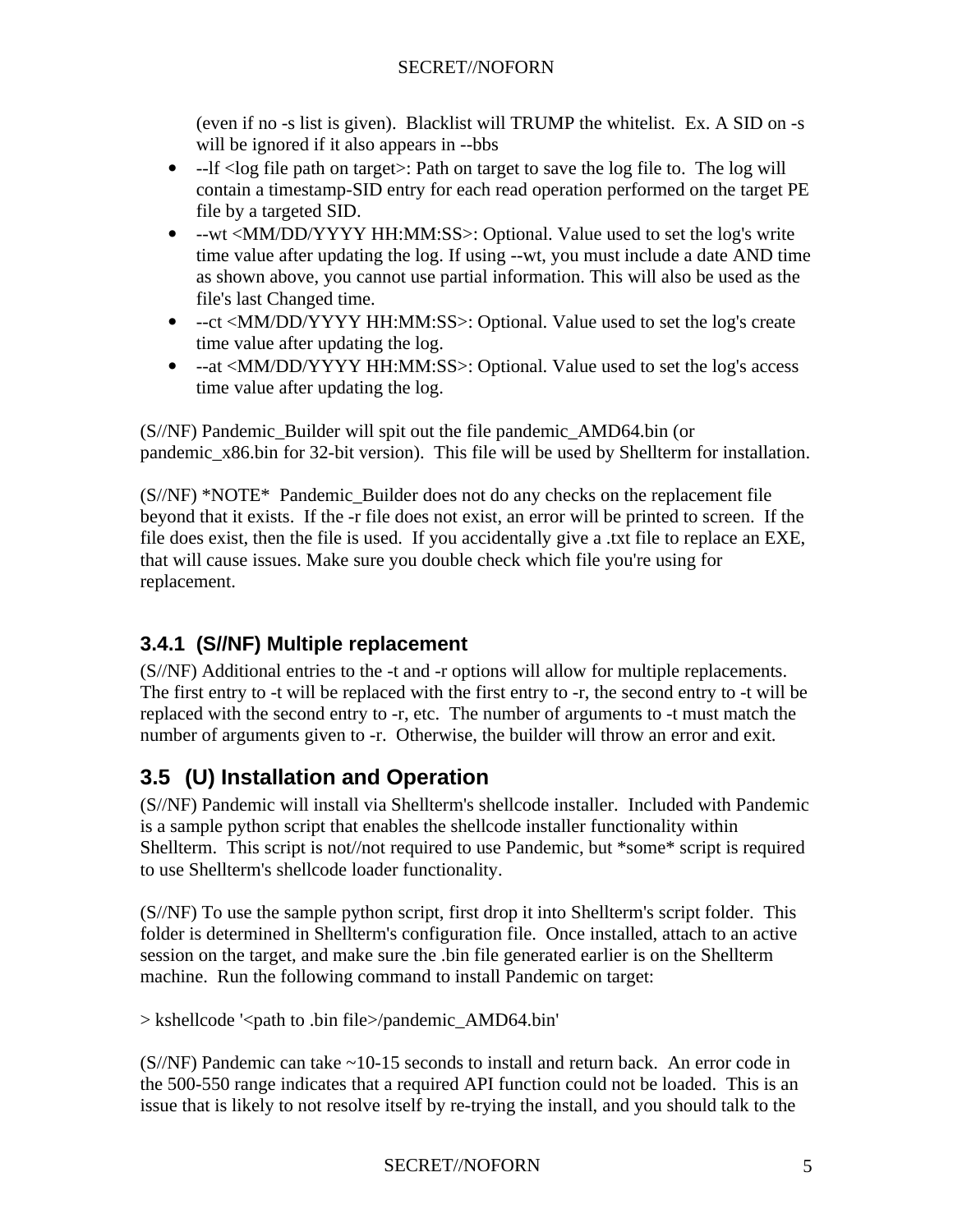#### SECRET//NOFORN

developer (remember the exact code). Pandemic will return 0 if it was able to kick off the installation thread. **This does not mean that Pandemic was successfully installed.** Shellterm's shellcode launcher specification prevents Pandemic from doing the full install in the initial thread Shellterm provides (could cause Shellterm instability/crash). Therefore, there are several installation steps that happen in a new thread, and can't report error codes back to Shellterm. The following methods are good ways to verify successful installation:

- Through Shellterm, use the reg command to check for the existence of the Pandemic keys/values.
	- Command: reg -q HKLM\SYSTEM\CurrentControlSet\Services\Null
	- You should see a sub-key called 'Instances' Querying that, you should see another sub-key called 'Null'.
- Checking the global objects on the system. Look for a device with the name configured in Pandemic, or a symbolic link with the name configured in Pandemic
- Launch the Control DLL with the -c command (See section 3.6)

#### **3.6 (U) Verification/Uninstall**

(S//NF) The DLL Control.dll is included in the delivery. This DLL is a simply Fire and Forget (v2) DLL which can perform two different functions: Checking that Pandemic is installed, and uninstalling Pandemic. The usage information through Shellterm is simply 'loaddll -a "<uninstall string configured above> [-c | -u]" <DLL path>

- -c: Returns successful status (0) if the Pandemic device exists on the target. If the device was not found, the value 0x2 will be returned. The latter indicates that Pandemic either isn't finished setting up (unlikely) or Pandemic is not running.
- -u: Instructs Pandemic to exit as soon as possible. Pandemic will check every 15 seconds to see if it should exit or not (up to any --timer value configured). The time to complete uninstall (when a -c command would return 0x2) could take roughly 15 seconds after issuing a -u command.

(S//NF) The uninstall string needed is the device link name that was used when configuring Pandemic (-n <device name> **<device link name>**). This value should be in your receipt file for the binary. Without this value, you cannot uninstall Pandemic short of guessing the value, figuring out the value (listing the system's objects and guessing), or rebooting the machine. If Pandemic has a --timer value configured, it will exit upon the expiration of that timer.

#### *3.7* **(U) Known issues**

(S//NF) When using 20 replacement binaries (max) the builder will complain about an unrecognized command, and the command listed will be the final replacement binary name. This is a small UI bug in the builder, but does not affect the build itself. All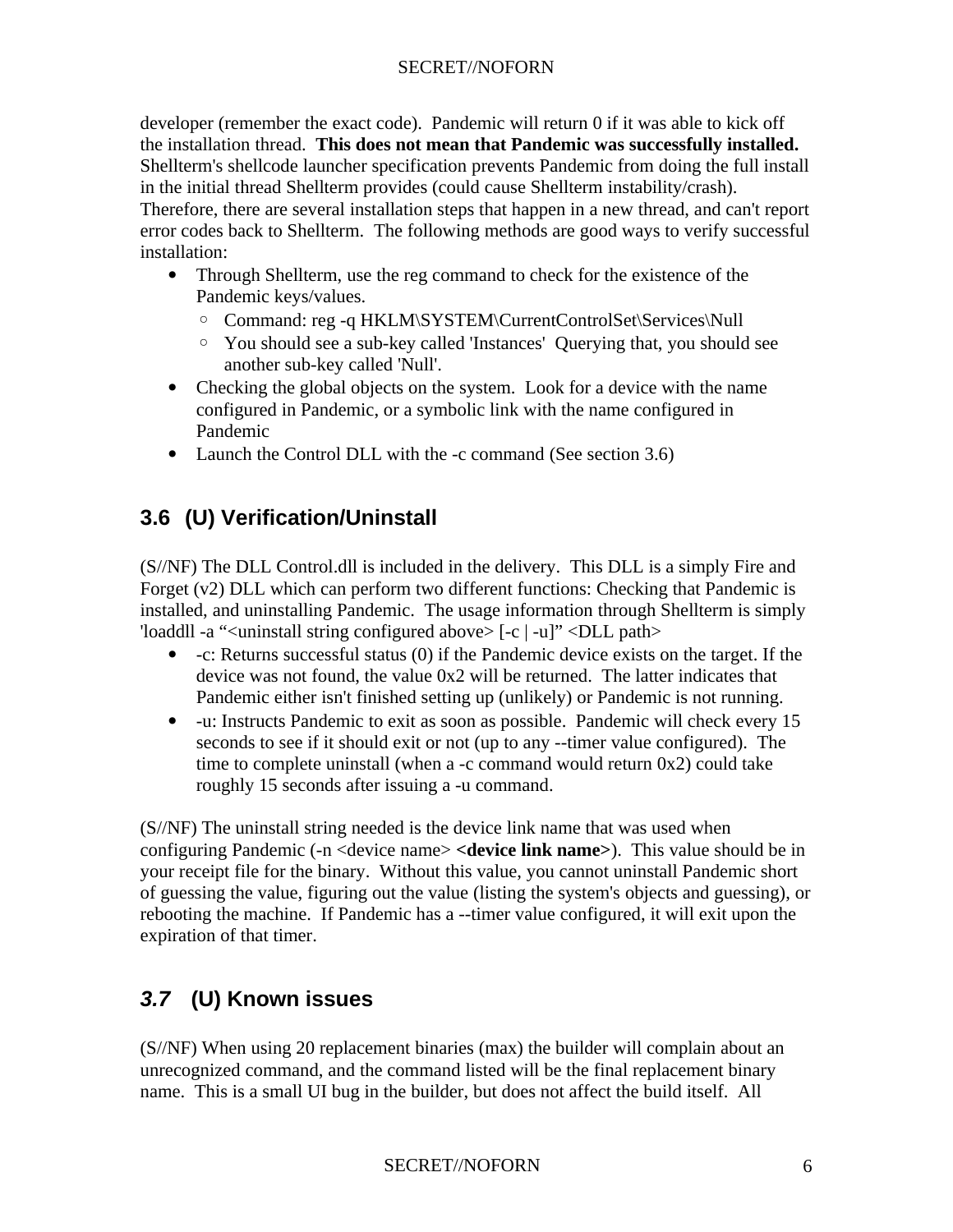replacement binaries were used. It should still say that the output file was written and everything worked OK. The receipt file will list all 20 binaries.

(S//NF) The following are known/potential issues that may arise while using Pandemic:

- (S//NF) Target paths with folder names will not match correctly (replacement will not occur). This is a known issue that has been difficult to fix because certain systems/network configurations will not have issues with folder names, but other systems/networks will. If it makes sense for a particular CONOP, only use the file name in the -t option. Otherwise, use as few folders in the path as possible when targeting a file for replacement.
- (S//NF) If the remote user goes to copy the targeted PE on the file server to their local machine, and the remote user has a file with the same name as the targeted PE in the destination folder, Windows will ask the user if they wish to replace the file or cancel the copy operation. The issue is the Windows alert box will report that the new file's size being the size of the targeted PE, not the replacement PE.
	- For example: The targeted file is Pexplorer.exe, size 4.5 MB. The replacement file is NOTEPAD.exe, size 67 KB. If the remote user copies down pexplorer.exe to a local folder with that same file name, Windows will ask the user if they wish to overwrite/cancel the copy. When it does this, it will say that the size of the remote copy is 4.5 MB. However, after the operation is complete, the user will have only downloaded the replacement PE file of size 500 KB.



**Illustration 1: (S//NF) The same file is copied twice from the remote file share to the user's local disk. As you can see, the file size Windows reports is vastly different, even if the user only gets the smaller replacement file**

• (S//NF) If the target file server is running in a VM, the host attempts to drag and drop a folder into the file server VM, and the folder being copied into the file server VM has the targeted path, then VMWare will throw an error. This is likely due to how Windows is classifying VM drag and drop operations on the guest,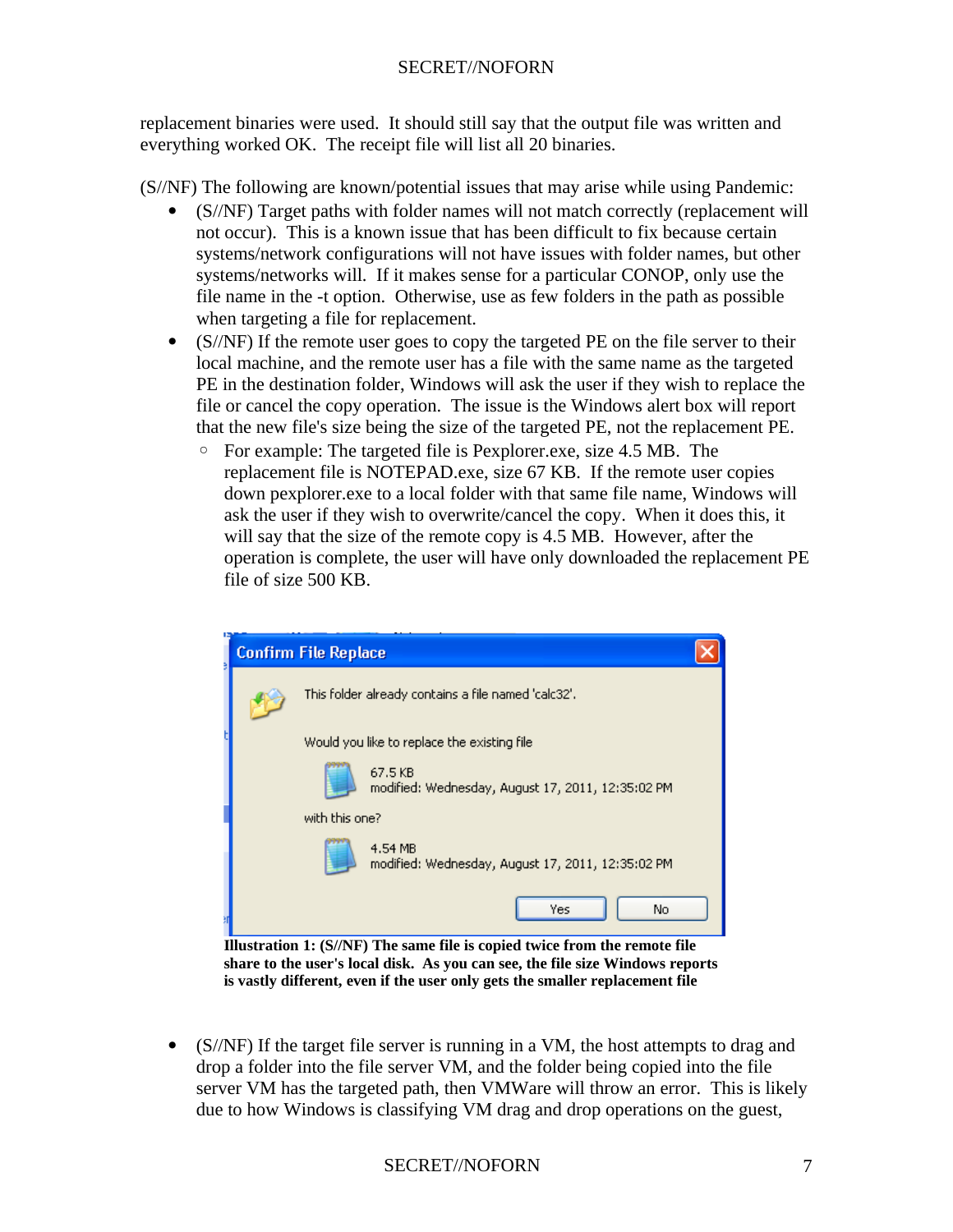and Pandemic can't tell if it's a normal SMB operation or a weird VMWare operation.

- (S//NF) If a target user is running the replaced PE on their system through SMB (direct execution without copying it down to their machine), and Pandemic is uninstalled, this can cause process instability for the replacement PE. The instability may not appear if the entire replacement PE is cached on the target user's machine. Instability may not happen immediately if it does occur.
- (S//NF) If the replacement PE file has a different icon than the target PE file, the remote users may not see the correct icon all the time. The local Windows machine tends to cache icons, and this icon caching can persist for some time (or until reboot). The best work around is to ensure that if the target PE file has icon information, the replacement PE file should then share that same icon information.
- (S//NF) There will be some memory leakage as a result of making 'safe' choices vs. potentially destabilizing choices. Typical memory leakage size will be around 1 KB per run of Pandemic (of NonPagedPool). According to various sources, Vista+ 64-bit systems cap NonPagedPool to 75% of RAM. So on a server with 64 GB of RAM, NonPagedPool is limited to 48 GB.
	- To limit leakage, run Pandemic with long death-timers. Avoid running Pandemic many times using short death-timers. If this becomes an issue (target server doesn't reboot often, operation requires many runs of Pandemic on a short leash) then the developer can investigate ways of reducing the memory impact
- (S//NF) Two different remote users that share the same machine (does not apply to VMs on the same machine), but log into the Pandemic machine using different user accounts (different SIDs) could cause targeting issues. If user account A on the remote machine is targeted, but user account B on the same machine is not, then the following issue can occur:
	- User A is running WinHex.exe, the targeted application, directly from the Pandemic File Server (PFS). User A really is running a Trojan'd copy of WinHex.exe. User B logs into the PFS and also directly executes WinHex.exe. User B, while not targeted, will still receive the Trojan'd WinHex.exe. This is because the machine that User A and User B share is caching the file.
	- The following scenarios will not//not trigger the issue:
	- User A is running WinHex.exe, the targeted application, directly from the Pandemic File Server (PFS). User A really is running a Trojan'd copy of WinHex.exe. User A is running off a VM on the remote machine. User B then gets on the remote machine and logs into the PFS using a separate VM, or the machine itself. User B will get the correct version of WinHex.exe
	- User A and User B are on different remote systems
	- User A is running the Trojan'd WinHex.exe. User B then gets on the same machine, and downloads WinHex.exe from the PFS to the local machine before executing the local copy. User B will get the correct copy of WinHex.exe.